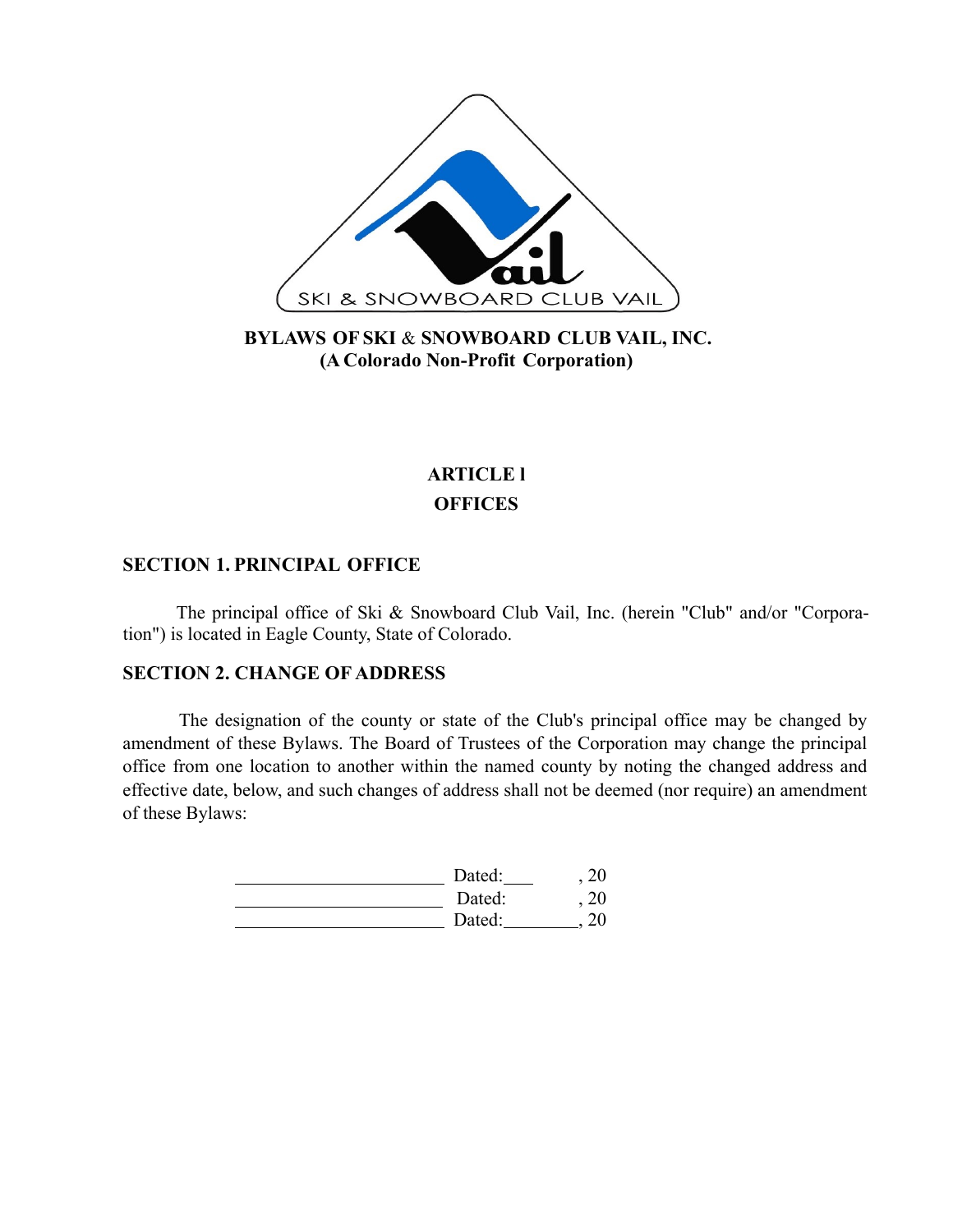# **SECTION 3. OTHER OFFICES**

The Club may also have offices at such other places within or without its state of incorporation where it is qualified to do business, as its business and activities may require and as the Board of Trustees, from time to time, designate.

# **ARTICLE 2 NONPROFIT PURPOSE**

# **SECTION I. IRS SECTION 501(c)(3) PURPOSES**

This Corporation is organized exclusively for one or more of the purposes as specified in Section 501(c)(3) of the Internal Revenue Code, including for such purposes, the making of contributions to qualify as exempt organizations under Section 50l(c)(3) of the Internal Revenue Code.

## **SECTION 2. SPECIFIC OBJECTIVES AND PURPOSES**

This Club is organized to create, develop, and promote competitive snow sports programs in the Vail/Beaver Creek area.

# **ARTICLE 3 MEMBERSHIP AND NON-DISCRIMINATION**

Membership in the Club shall be open to any individual irrespective of race, creed, color, sex, sexual orientation, or other protected characteristic or status who is interested in snow sports competition. Each member in good standing is entitled to receive benefits made available to the Club.

The membership year shall be from May 1 to April 30 of each year. Membership dues shall be determined annually by resolution of the Board of Trustees. In conducting the affairs of the Corporation, neither the Board of Trustees, the individual members thereof, nor any of the officers of the Corporation shall discriminate against any actual or potential recipient of benefits to be conferred by the Corporation on the basis of race, creed, color, religion, place of national origin, sex, sexual orientation, or other protected characteristic or status; nor shall the Board of Trustees, or the individual members thereof, discriminate against any actual or potential member of the Board of Trustees or Officer of Corporation on the basis of race, creed, color, religion, place of national origin, sex, sexual orientation, or other legally protected characteristic or status under Colorado law.

### **SECTION 1. MEMBERSHIP MEETINGS**

Meetings of the Club membership shall be held at least once each calendar year on a date, time, and place determined by the Board of Trustees for the purpose of soliciting input from Members, enhancing dialogue between Members and the Board of Trustees, and generally encouraging Membership participation.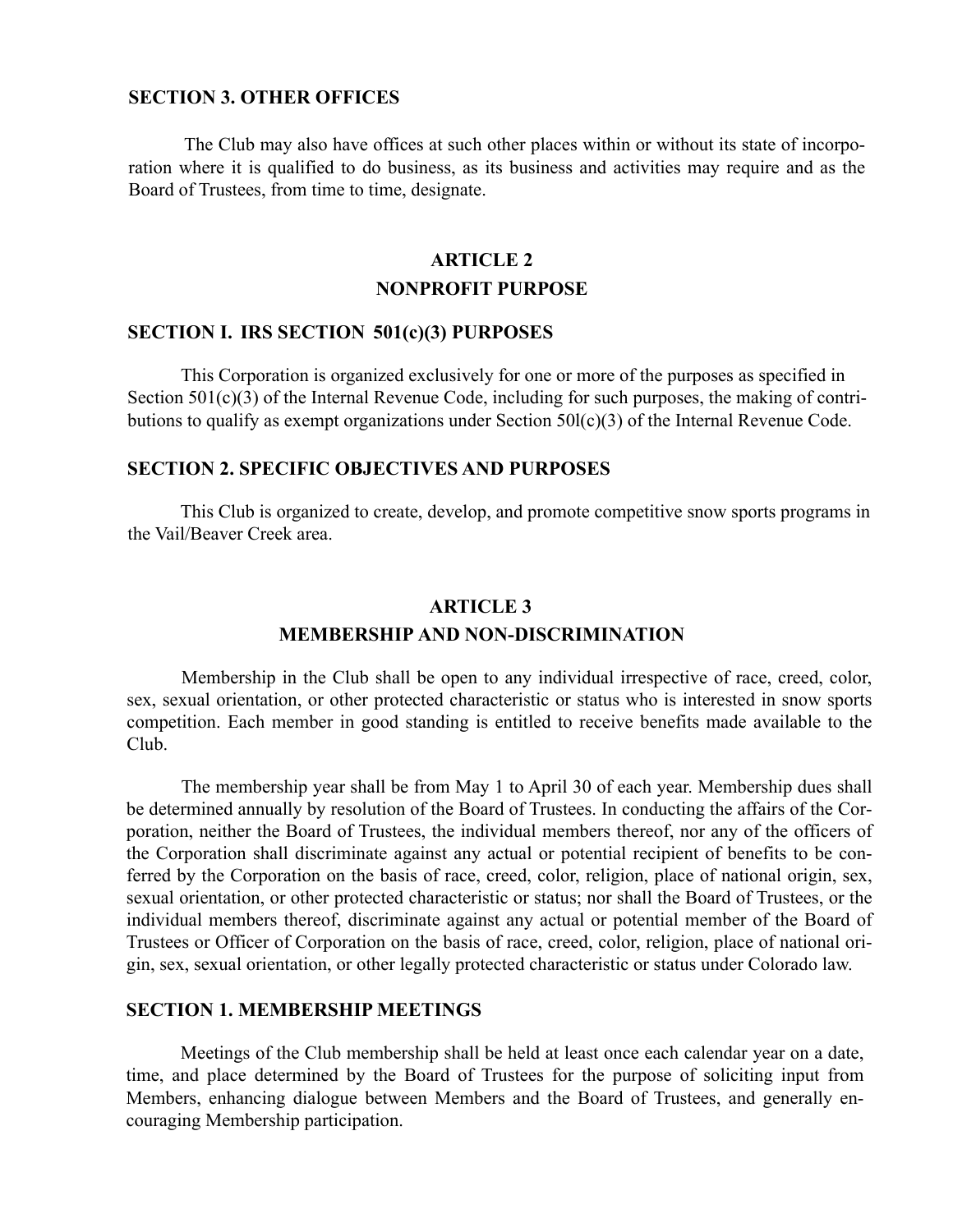#### **SECTION 2. NOTICE OF MEMBERSHIP MEETINGS**

Notice of membership meetings shall be delivered to each member of the Club at least ten (10) days prior to such meetings in writing by postal mail or electronic mail.

# **ARTICLE 4 BOARD OF TRUSTEES**

#### **SECTION I. NUMBER**

The Board of Trustees shall consist of a minimum of ten (10) and a maximum of twenty two (22) persons and collectively they shall be known as the Board of Trustees. The Executive Director shall be a member of the Board of Trustees, and the immediate past Chairperson shall remain as a member of the Board of Trustees for an additional year following his/ her term as Chairperson. The Board of Trustees will strive to: 1) compose itself of an odd number of members, with each Club snow sport program represented by at least one (1) parent of a program participant member, 2) have each school partner represented by at least one (1) parent of a student participating in the Club and by an Administrator from the school partner, 3) have at least one (1) athlete representative who has competed as a youth member of Ski and Snowboard Club Vail within the past ten years, and 4) have a Board member who is affiliated with Vail Resorts. Efforts will be made to stagger the terms of trustees to provide continuity of leadership within the Board of Trustees.

#### **SECTION 2. QUALIFICATIONS**

Trustees shall be of the age of majority as defined by the laws of the State of Colorado. The Article 3 Non-discrimination provisions shall also apply to election of the Board of Trustees.

#### **SECTION 3. POWERS AND DUTIES**

Subject to the limitations of Colorado law, the Articles of Incorporation, and these Bylaws, all powers of this corporation shall be exercised by or under the authority of (and the business and affairs of this corporation shall be controlled by) the Board of Trustees. The Board of Trustees shall have the following powers and duties:

- (1) To select and remove the officers of the Corporation, to prescribe such powers and duties for them as may not be inconsistent with Colorado law, the Articles of Incorporation, or these Bylaws, and to set the compensation of the Executive Director, and (2) To establish general policies concerning the affairs and business of the Corporation, to determine the general substantive areas in which the Corporation's activities are to be concentrated, and to oversee generally the implementation of the Corporation's program(s);
- (2) To borrow money and incur indebtedness for the purposes of the Corporation, and to cause to be executed and delivered therefore, in the name of the Corporation, promissory notes, bonds, debentures, deeds of trust, mortgages, pledges, hypothecations or other evidences of debt and securities therefore;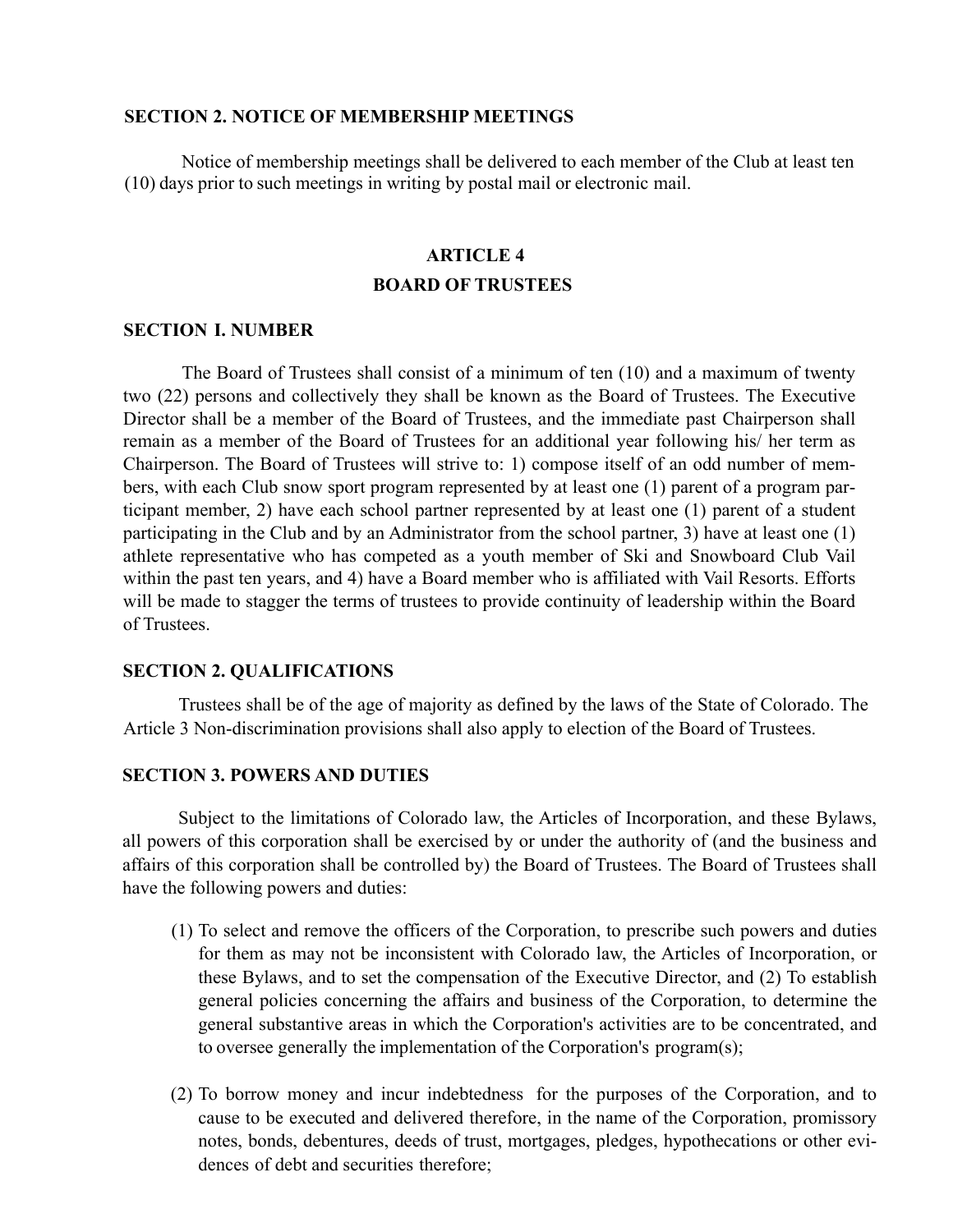- (3) To approve the Annual Operating and Capital Budget.
- (4) To approve Capital spending on individual projects that exceeds by \$25,000 or more the amount in the approved Annual Capital Budget; and, to approve Capital spending that in the aggregate of all projects exceeds by \$50,000 or more the amount in the approved Annual Capital Budget.
- (4) Perform any and all duties imposed on them collectively or individually by law, by the Articles of Incorporation, or by these Bylaws;
- (5) Select and appoint an Executive Director to whom responsibility for the administration of the Club is delegated, subject to the oversight of the Trustees;
- (6) Govern the Club by broad policies and objectives, formulated and agreed upon by the Executive Director and staff, including to assign priorities and ensure the Club's capacity to carry out programs by continually reviewing its work;
- (7) Develop, review, and approve fiscal policy, fundraising plans, and annual budgets;
- (8) Appoint and remove, employ and discharge, and except as otherwise provided in these Bylaws, prescribe the duties and fix the compensation of the Executive Director of the Club;
- (9) Supervise the Executive Director of the Club to assure that his or her duties are performed properly;
- (10) Meet at such times and places as required by these Bylaws.

# **SECTION 4. ELECTION AND TERM OF OFFICE.**

Trustee candidates shall be presented by the Nominating Committee at Regular and Special Board Meetings and elected by a Quorum of the existing members of the Board of Trustees. Election of Trustees shall be by voice vote unless any Trustee demands that any election be held by ballot. Each term shall consist of three (3) consecutive years.

A presumption shall exist that no Trustee serves more than three (3) consecutive 3-year terms. However, if the Board determines that it is in the best interests of the organization, the Board may extend the term of a trustee beyond three (3) consecutive terms if approved by not less than 2/3 of the remaining members of the Board

# **SECTION 5. ATTENDANCE.**

Board members are expected to attend all Board of Trustee meetings in person or by phone, whether regular or special. Upon a vote of the Board, failure to attend three (3) consecutive meetings may be deemed to constitute the resignation of such non-attending board member.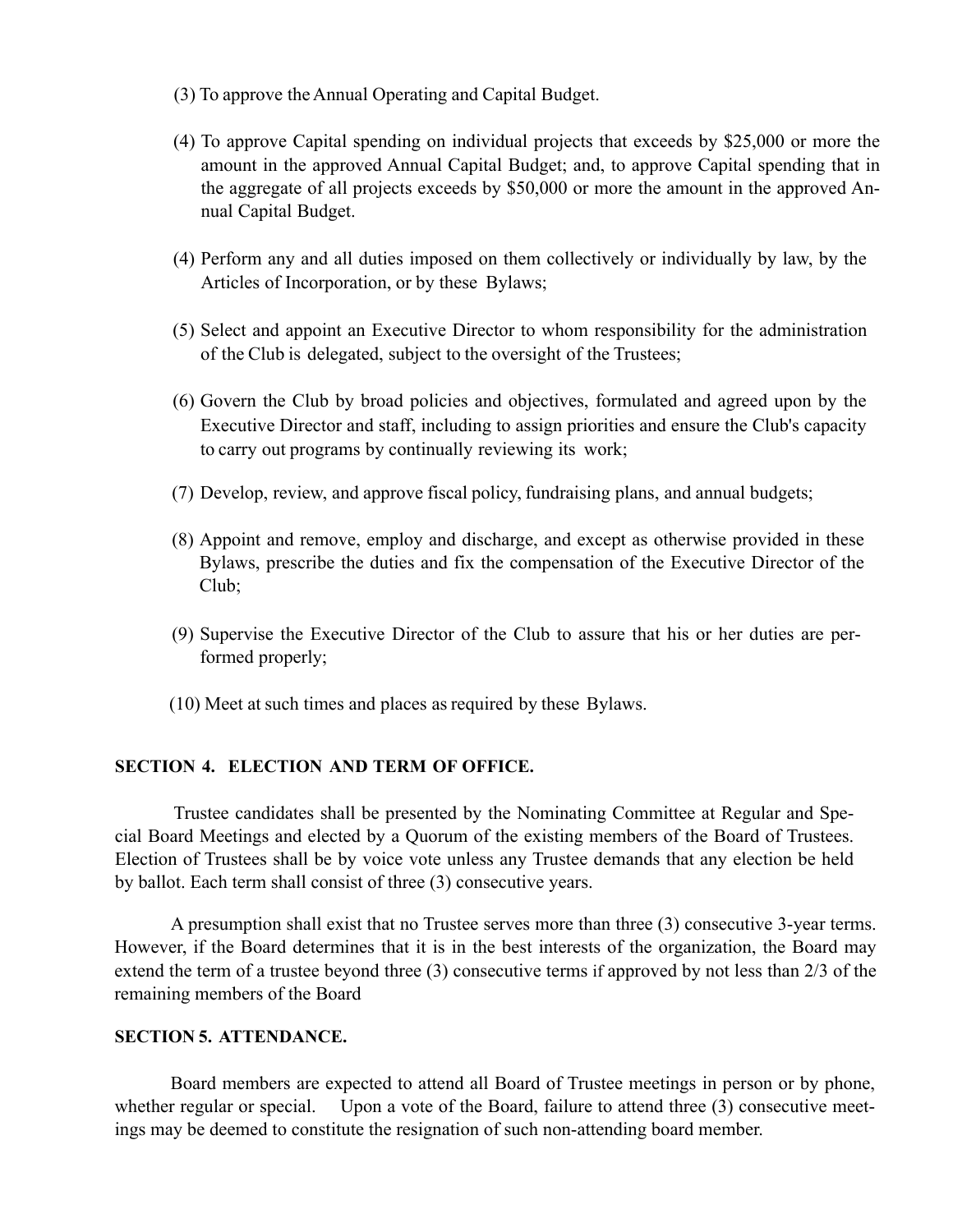#### **SECTION 6. RESIGNATIONS AND REMOVALS.**

Any Trustee may resign the Board of Trustees with or without cause by giving written notice to the Chairperson or to the Secretary. The resignation shall take effect at the time specified in the notice, or if not specified in the notice, at the time the notice is delivered. Any Trustee may be removed from the Board by a 2/3 vote of a Quorum of Trustees represented at a Regular or Special Meeting.

#### **SECTION 7. REGULAR MEETINGS.**

Each year at least three (3) Regular meetings of the Board of Trustees shall be held at such time and at such place as determined by the Executive Director and Chairperson of the Board of Trustees. Notice of any regular meeting shall be provided at least seven (7) days in advance of the meeting.

#### **SECTION 8. SPECIALMEETINGS.**

Special meetings of the Board of Trustees for any purpose may be called at any time by the Chairperson of the Board of Trustees or by any two or more Trustees. The person or persons authorized to call special meetings of the Board of Trustees may fix any place within Eagle County, Colorado as the place for holding any special meeting of the Board of Trustees called by the requisite Trustee(s).

### **SECTION 9. NOTICE.**

Notice of the time and place of special meetings shall be delivered to each Trustee or sent to each Trustee by email or postal mail at the address of record at least three (3) days prior to the time of the meeting. Record of transmission of any electronic notice shall be retained by the sender and deposited and retained in the records of the Corporation. Each Trustee shall deposit with the Secretary a statement eyidencing his or her address (postal mail and email) for purposes of notice. Each Trustee shall deposit a change of address with the Secretary as applicable. The Secretary shall maintain such list. Such list shall be made available, upon demand, to any Trustee.

#### **SECTION 10. WAIVER OF NOTICE.**

Each Trustee may waive his/her right to be notified of any meeting. The attendance of a Trustee at any meeting shall constitute a waiver of written notice of such meeting, except where a Trustee attends a meeting for the sole purpose of objecting to the transaction of any business because the meeting is not lawfully called or convened. The transactions of any meeting of the Board of Trustees, however called and noticed or wherever held, shall be as valid as though had at a meeting duly held after regular call and notice, if a Quorum be present and if, either before or after the meeting, each of the Trustees not present signs a written waiver of notice or a consent to holding such meeting or an approval of the minutes thereof. All such waivers, consents or approvals shall be filed with the corporate records or made a part of the minutes of the meeting and retained in the records of the Corporation.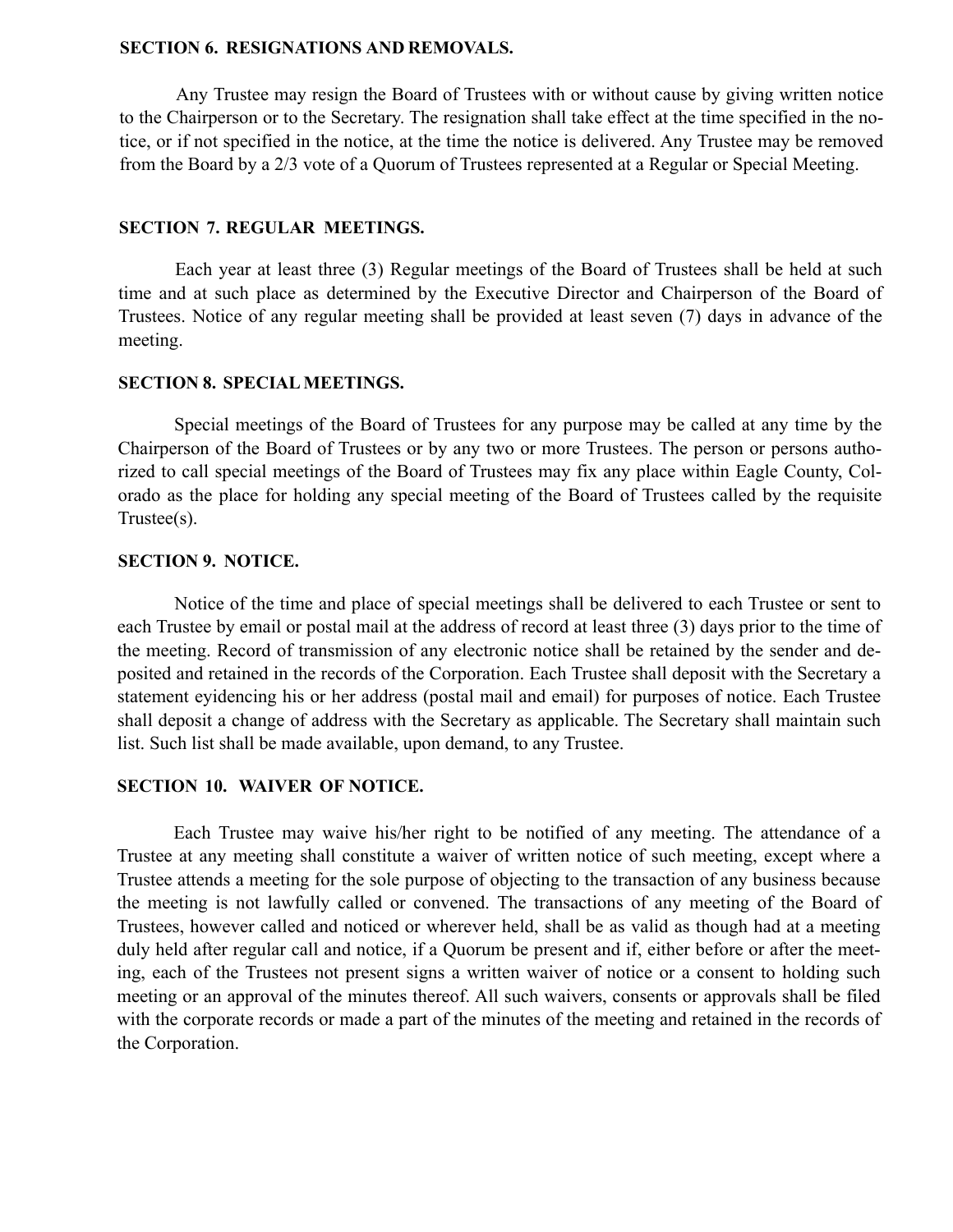### **SECTION 11. NOTICE OF ADJOURNMENT.**

Notice of the time and place of holding an adjourned meeting of the Board of Trustees shall be given to absent Trustees regardless of whether the time and place is fixed at the meeting adjourned.

## **SECTION 12. QUORUM.**

A majority in number of Trustees in office shall be necessary to constitute a quorum for the transaction of business. Every act or decision done or made by a majority of the Trustees present at a meeting duly held at which a quorum is present shall be regarded as the act of the Board of Trustees unless a greater number is required by law or by the Articles of Incorporation.

# **SECTION 13. ACTION WITHOUT MEETING.**

Any action required or permitted to be taken by the Board of Trustees may be taken without a meeting if 2/3 of Trustees shall individually or collectively consent in writing or email to such action.

# **SECTION 14. COMPENSATION.**

Except for the Executive Director, Trustees shall not receive any compensation for their services; but nothing herein contained shall be construed to preclude any Trustee from serving the Corporation in any other capacity and receiving compensation therefore as long as the relationship is disclosed in writing on an official Trustee Disclosure document and so long as said Trustee signs and acknowledges receipt and compliance with the Corporation's Conflict of Interest and Confidentiality Policy, and such arrangement is approved by the Board or Executive Committee. Any trustee with a Conflict of Interest shall recuse him or herself from any vote relating to same.

# **SECTION 15. CONDUCT OF MEETINGS.**

Meetings of the Board of Trustees shall be presided over by the Chairperson of the Club or, if no such person has been so designated or, in his or her absence, the Vice Chairperson of the Club or, in his or her absence, by the Secretary of the Club or, in the absence of each of these persons, by a Trustee chosen by a majority of the Trustees present at the meeting. The Secretary of the Club shall act as Secretary of all meetings of the Board, provided that, in his or her absence, the presiding officer shall appoint another person to act as Secretary of the Meeting. The Board may meet without the presence of the Executive Director at the discretion of the Chair to discuss matters related to Executive Director performance and compensation and other matters as proposed by the Chair and agreed to by the Board.

# **SECTION 16. NON-LIABILITY OF TRUSTEES**

The Trustees shall not be personally liable for the debts, liabilities, or other obligations of the Club, or for the acts or omission of any other officer, Trustee or member of the Corporation, other than him/herself, whether or not such act or omission was in performance of official duties of the Corporation, nor shall any Trustee or the Board of Trustees have any liability for or responsibility to supervise or set procedures for Club activities or personnel, such that no Trustee nor the Board shall be liable in tort, contract, or otherwise for any act or omission by the Club, its employees, representatives, agents, or affiliates.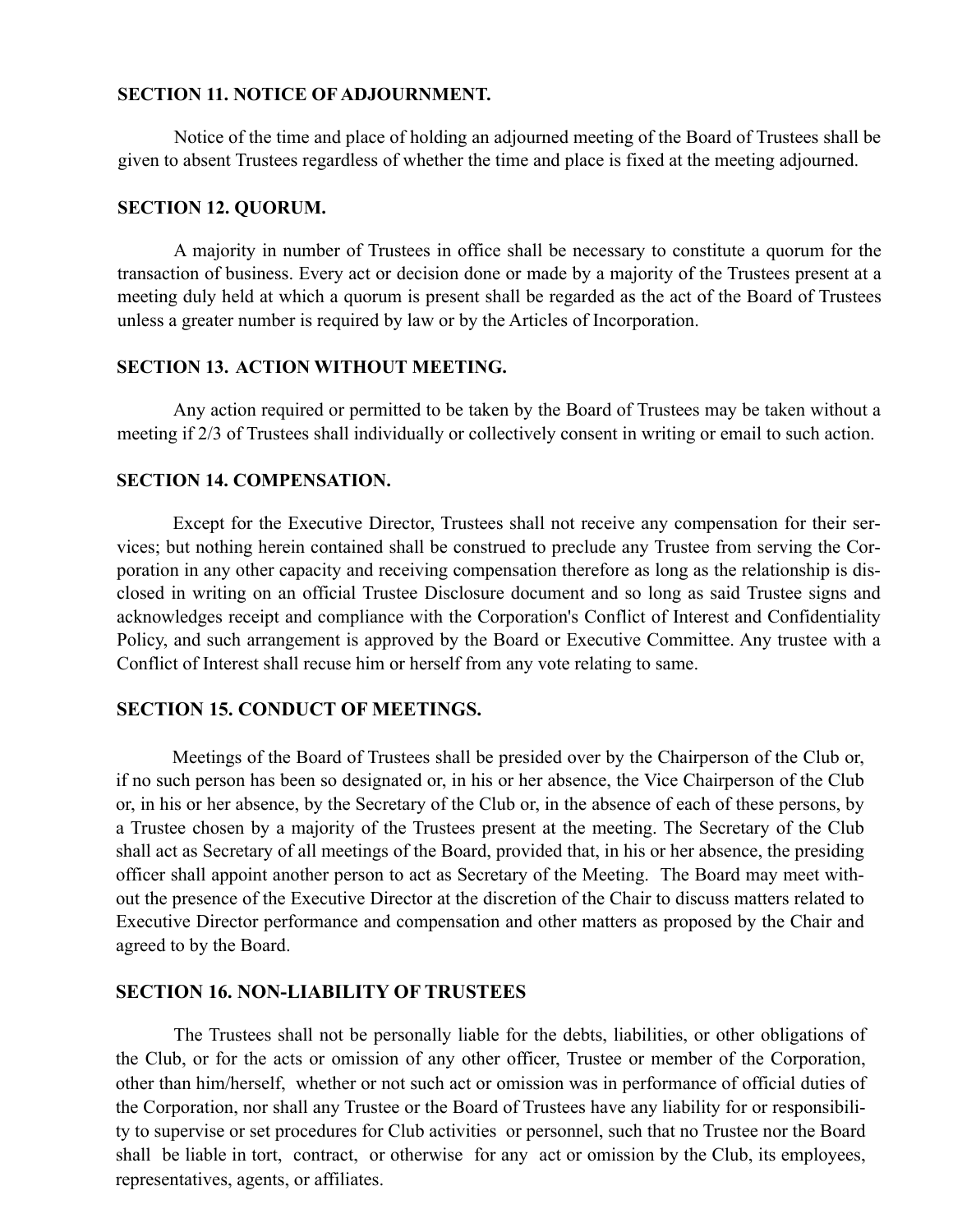# **SECTION 17. INDEMNIFICATION BY CORPORATION OF TRUSTEES AND OFFI-CERS**

The Trustees and Officers of the Club shall be indemnified by the Club to the fullest extent permissible under the laws of this state, except that no Trustee or Officer shall be indemnified in relation to matters involving intentional misconduct, fraud, violations of the laws of the United States or the State of Colorado, and/or for any other *ultra vires* act.

# **SECTION 18. INSURANCE FOR CORPORATE AGENTS**

Except as otherwise provided under applicable provisions of law, the Board of Trustees may adopt a resolution authorizing the purchase and maintenance of insurance on behalf of any agent of the Club (including a Trustee, Officer, employee or other agent of the Club) against liabilities asserted against or incurred by the agent in such capacity or arising out of the agent's status as such, whether or not the Club would have the power to indemnify the agent against such liabilities under the Articles of Incorporation, these Bylaws or applicable provisions of law.

## **SECTION 19: COMMITTEES**

The Board may create committees, as needed. The Board Chairperson shall appoint all committee Chairs. Committee Chairs must be members of the Board. In addition, the Board of Trustees may designate one or more committees which may have members who are not Trustees, so long as such committees at all times are comprised of at least a majority of persons who are Trustees. Any committee which has non-Trustee members may not exercise any power or authority reserved exclusively to the Board of Trustees by law, in the Articles of Incorporation, or in these Bylaws.

#### **SECTION 20. EXECUTIVE COMMITTEE.**

The Executive Committee of the Board of Trustees shall consist of the Chairperson, Vice Chairperson, Secretary, Treasurer, Executive Director and up to three (3) other members of the Board of Trustees as elected by a majority of a Quorum of the Board of Trustees.

The At-Large members of the Executive Committee shall be chosen annually by the Board of Trustees and each shall hold his or her office for one year unless he/she resigns, is removed, or is otherwise disqualified to serve. A presumption shall exist that no At-Large member shall serve more than four (4) consecutive one-year terms. However, if the Board determines that it is in the best interests of the Corporation, the Board may extend the term of said Executive Committee member beyond four consecutive terms if approved by not less than 2/3 of the remaining members of the Board.

The management of all or any part of the business, property, and affairs of the corporation which is vested in the Board of Trustees pursuant to the governance instruments of the corporation (as from time to time amended) may be delegated to the Executive Committee, except for matters pertaining to changes to the Bylaws, an increase in the Club's credit lines by more than \$100,000, or Capital spending on an individual project that exceeds by more than \$100,000 the amount in the approved Annual Capital Budget, the addition of new Trustees or the removal of any Trustee, as well as any decision pertaining to the employment status of a new or current Executive Director. The manner in which the Board may delegate certain powers and duties to the Executive Committee shall occur by vote of majority of Board of Trustees present at a duly noticed regular Board meeting. Said delegation may be amended from time to time at later regularly scheduled Board meetings. In the event of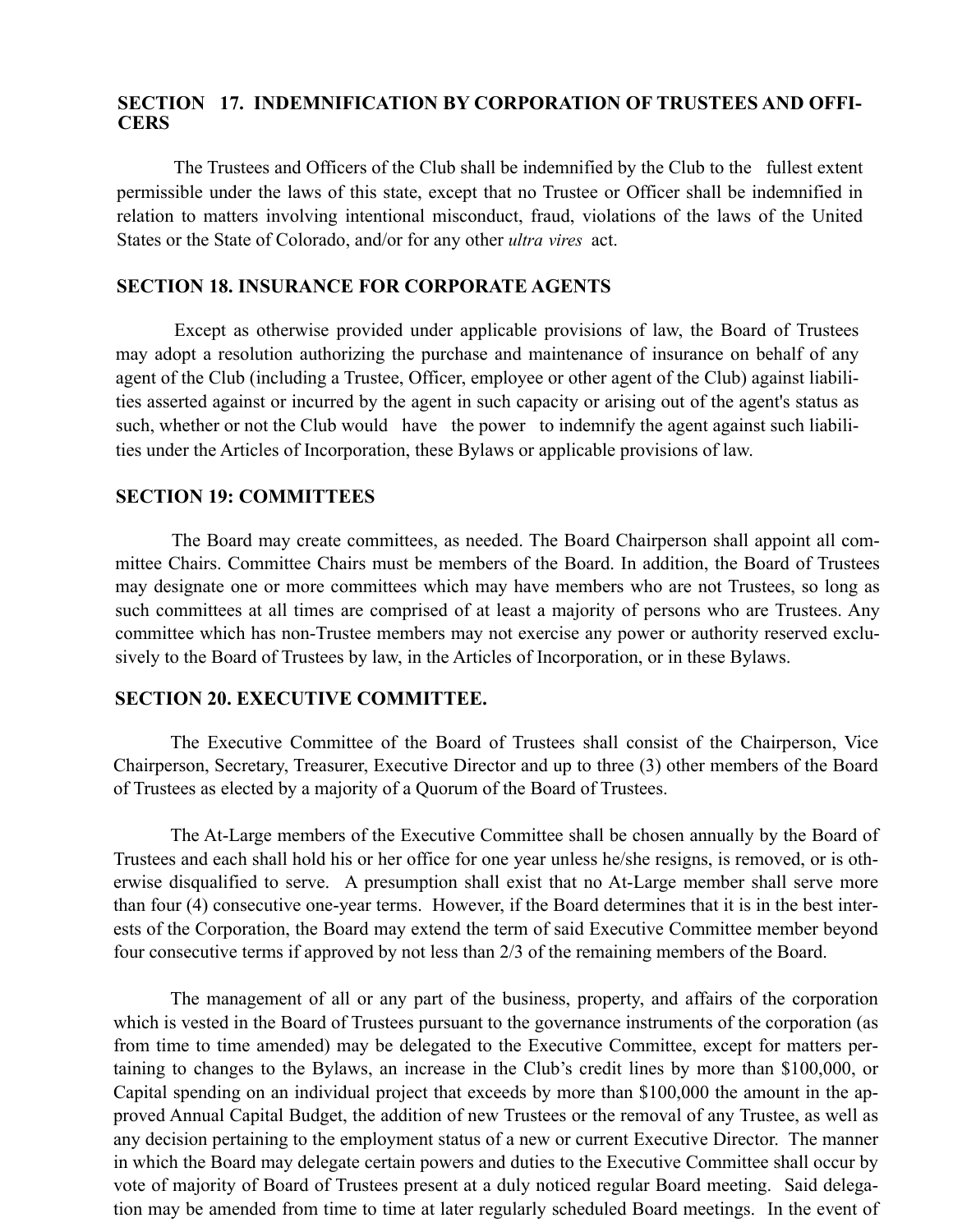such delegation of business, property, and/or affairs to the Executive Committee, the action of a Quorum (more than ½ of Executive Committee members) of the Executive Committee present at any meeting duly called shall be considered as the action of the majority of members of the Board of Trustees.

Notification of all Executive Committee meetings must be communicated to all Executive Committee members at least three (3) days in advance of such meetings via email or postal mail. The Executive Committee shall maintain minutes of its meetings and shall provide said written minutes of its meetings to all Members of the Board of Trustees within five (5) business days of each Executive Committee meeting.

# **SECTION 21. EMERITUS TRUSTEE(S)**

There may be one or more non-voting Emeritus Trustees named to the Board of Trustees. Such persons shall be named by the majority vote of Board of Trustees and if such person(s) accepts appointment as an Emeritus Trustee, shall be added in such capacity to the Board of Trustees under such designation. Any such person so named, shall have previously served as a member of the Board of Trustees and, at the time of his/her appointment as Emeritus Trustee shall no longer be serving as a Trustee. Further, any person so named, shall be absolved of all requirements under Sections 2 and 5 of Article 4 of the Bylaws and shall not be subject to the provisions of Sections 1, 3, 4, 7-15 and 18-20 of the Bylaws. Sections 16 and 17 of Article 4 of the Bylaws shall apply to any and all Emeritus Trustees. Emeritus Trustees may be unlimited in number and shall serve an initial 3-year term. An Emeritus trustee may serve a second 3-year term upon mutual agreement of the trustee and the Board of Trustees. The total length of service of an Emeritus Trustee will be set at 6-years unless further extended by a vote of two-thirds of the Board of Trustees.

An Emeritus Trustee may be removed from such position pursuant to Section 6 of Article 4 of the Bylaws and, upon majority vote of the Board of Trustees, may serve on a Committee or Committees as provided under Section 19 of Article 4 of the Bylaws but under no circumstance may serve on the Executive Committee as provided under Section 20 of Article 4 of the Bylaws.

## **SECTION 22 HONORARY TRUSTEE(S)**

There may be one or more non-voting Honorary Trustees named to the Board of Trustees. Such persons shall be named by the majority vote of Board of Trustees and if such person(s) accepts appointment as an Honorary Trustee, shall be added in such capacity to the Board of Trustees under such designation. Any person so named, shall be absolved of all requirements under Sections 2 and 5 of Article 4 of the Bylaws and shall not be subject to the provisions of Sections 1, 3, 4, 7-15 and 18-20 of the Bylaws. Sections 16 and 17 of Article 4 of the Bylaws shall apply to any and all Honorary Trustees. Honorary Trustees may be unlimited in number and shall serve an initial 3-year term. An Honorary trustee may serve a second 3-year term upon mutual agreement of the trustee and the Board of Trustees. The total length of service of an Honorary Trustee will be set at 6-years unless further extended by a vote of two-thirds of the Board of Trustees.

An Honorary Trustee may be removed from such position, pursuant to Section 6 of Article 4 of the Bylaws and, upon majority vote of the Board of Trustees, may serve on a Committee or Committees as provided under Section 19 of Article 4 of the Bylaws but under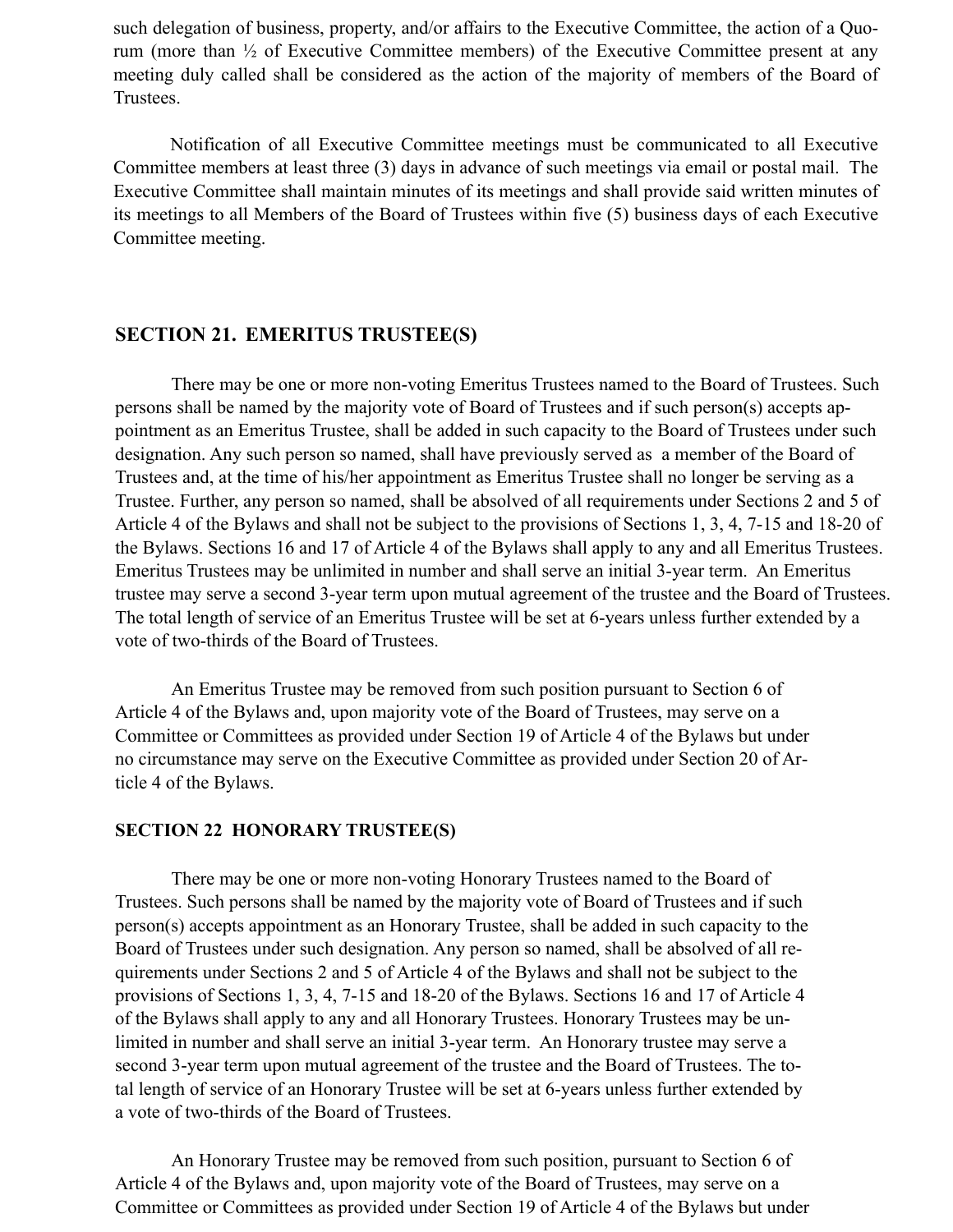no circumstance may serve on the Executive Committee as provided under Section 20 of Article 4 of the Bylaws.

# **ARTICLE 5 OFFICERS**

# **SECTION 1. OFFICERS.**

The Officers of this Corporation (elected Trustees) shall be a Chairperson and a Secretary. There may also be a Vice Chairperson and a Treasurer as the Board may determine is necessary. The Corporation may also have, at the discretion of the Board of Trustees, such other Officers as may be appointed by the Board of Trustees. One person may hold two or more offices, except those of Chairperson of the Board of Trustees and Secretary who must be different persons.

#### **SECTION 2. ELECTION.**

The Officers shall be chosen annually by the Board of Trustees and each shall hold his or her office for one year unless he/she resigns, is removed, or is otherwise disqualified to serve. A presumption shall exist that no Officer shall serve more than four (4) consecutive one-year terms. However, if the Board determines that it is in the best interests of the Corporation, the Board may extend the term of an Officer beyond four consecutive terms if approved by not less than 2/3 of the remaining members of the Board.

#### **SECTION 3. REMOVAL AND RESIGNATION.**

Any Officer may resign or may be removed with or without cause by the Board of Trustees. A vacancy in an office resulting from death, removal, resignation, incompetency, or any other cause may be filled by appointment by the Board of Trustees, or temporarily by the Chairperson until such time as appointment is made or confirmed by the Board of Trustees. In the event of such temporary appointment, written notice shall be given to every Trustee within one (1) business day and at the next regular Board meeting a vote of the Board shall occur with respect to whether or not to continue said appointment

#### **SECTION 4. CHAIRPERSON.**

The Chairperson shall be the principal executive officer of the Corporation. The Chairperson shall, if present, preside at all meetings of the Board of Trustees, and shall exercise and perform such other powers and duties as may be assigned to him/her from time to time by the Board of Trustees or prescribed by these Bylaws. The Chairperson along with the Vice Chairperson, after input from the Board of Trustees, shall review and evaluate the Executive Director's performance at least once per year considering: executive relations with the Board, leadership of the organization, program planning and implementation, and management of the Corporation and its personnel.

#### **SECTION 5. VICE-CHAIRPERSON:.**

The Vice Chairperson, if any, shall, in the absence of the Chairperson, preside at all meetings of the Board of Trustees and shall exercise and perform such other powers and duties as may be as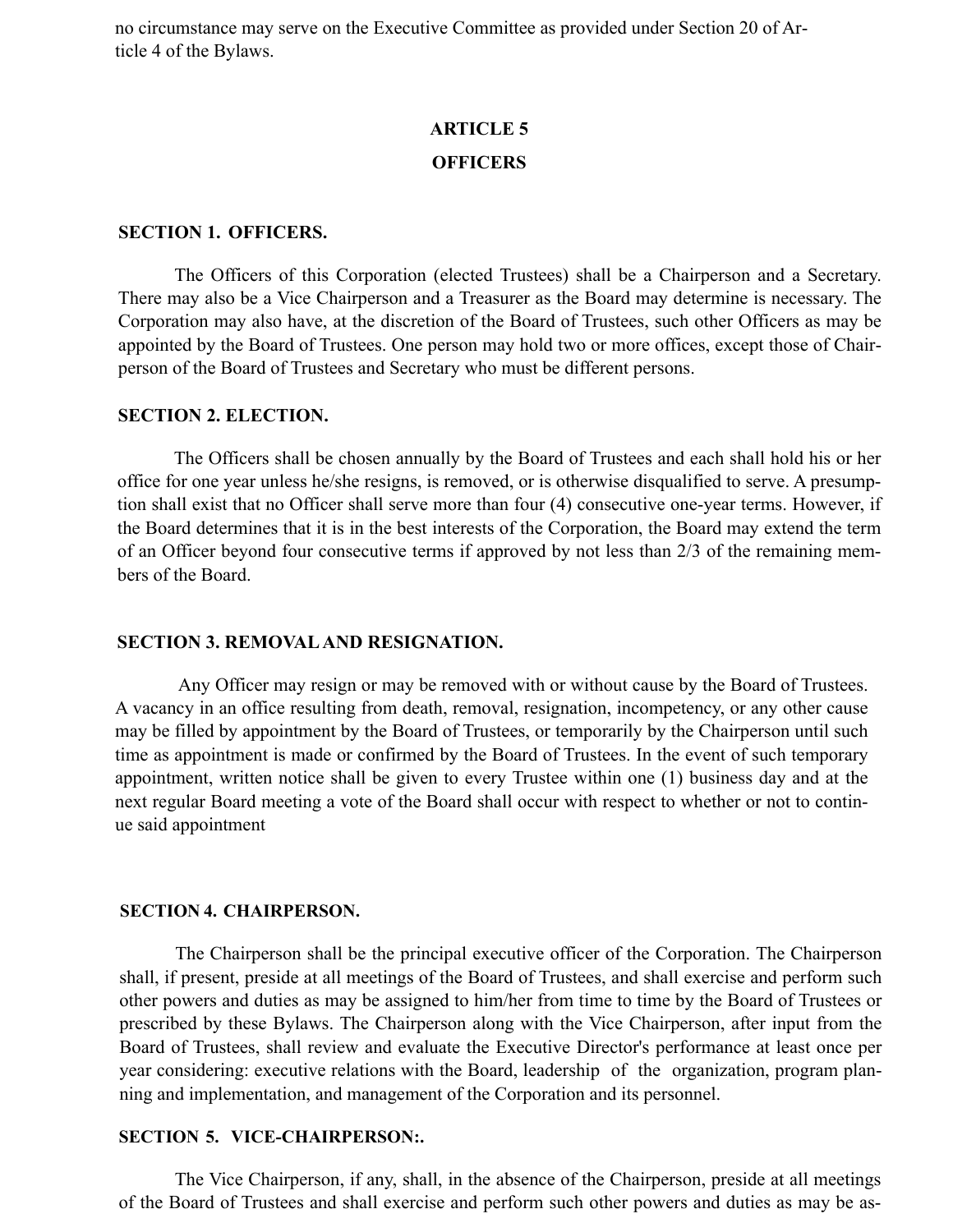signed to him/her from time to time by the Board of Trustees or prescribed by these Bylaws. The Vice Chairperson, along with the Chairperson after input from the Board of Trustees, shall review and evaluate the Executive Director's performance at least once per year considering: executive relations with the Board, leadership in the organization, program planning and implementation, and management of the Corporation and its personnel.

#### **SECTION 6. SECRETARY.**

The Secretary shall keep or cause to be performed at the principal office of the Corporation a book of minutes of all meetings of the Board of Trustees, which shall contain the time and place of the meetings, how the meetings were called or authorized, the notice given, the names of those present at the meetings, and the actions taken at the meeting. The Secretary shall also see that all notices are properly given in accordance with the provisions of these Bylaws or as required by law; be custodian of the corporate records of the post office address and electronic address of each Trustee, which shall be furnished to the Secretary by such Trustee; and, in general, perform all duties incident to the office of Secretary and such other duties as from time to time may be assigned by the Board of Trustees.

#### **SECTION 7. TREASURER.**

The Treasurer shall perform or cause to be performed all duties generally incident to the office of Treasurer and such other duties as may be required by law, by the Articles of Incorporation, Bylaws, or may be assigned to him/her from time to time by the Board of Trustees. The Treasurer shall keep and maintain with the help of the fiscal staff of the Corporation at the offices of said fiscal staff correct books of account showing the receipts and disbursements of the Corporation, and an account of its cash and other assets, if any. Such books of account shall at reasonable times be open to inspection by any Trustee. The Treasurer through the fiscal staff of the Corporation shall provide financial reports and statements to the Board of Trustees at all regular meetings.

#### **SECTION 8. MULTIPLE OFFICES.**

Except for the Chairperson, Vice Chairperson, and Secretary, which shall at all times be different persons, the other offices may be held by one person. Furthermore, the Secretary may simultaneously serve as Treasurer in addition to his/her office as Secretary.

# **ARTICLE 6 EXECUTION OF INSTRUMENT, DEPOSITS AND FUNDS**

# **SECTION 1. EXECUTION OF INSTRUMENTS**

The Board of Trustees, except as otherwise provided in these Bylaws, may, by resolution, authorize any Officer or agent of the Club to enter into any contract or execute and deliver any instrument in the name of and on behalf of the Club and such authority may be general or confined to specific instances. Unless so authorized, no Officer, agent or employee shall have any power or authority to bind the Club by any contract or engagement or to pledge its credit to render it liable monetarily for any purpose or in any amount.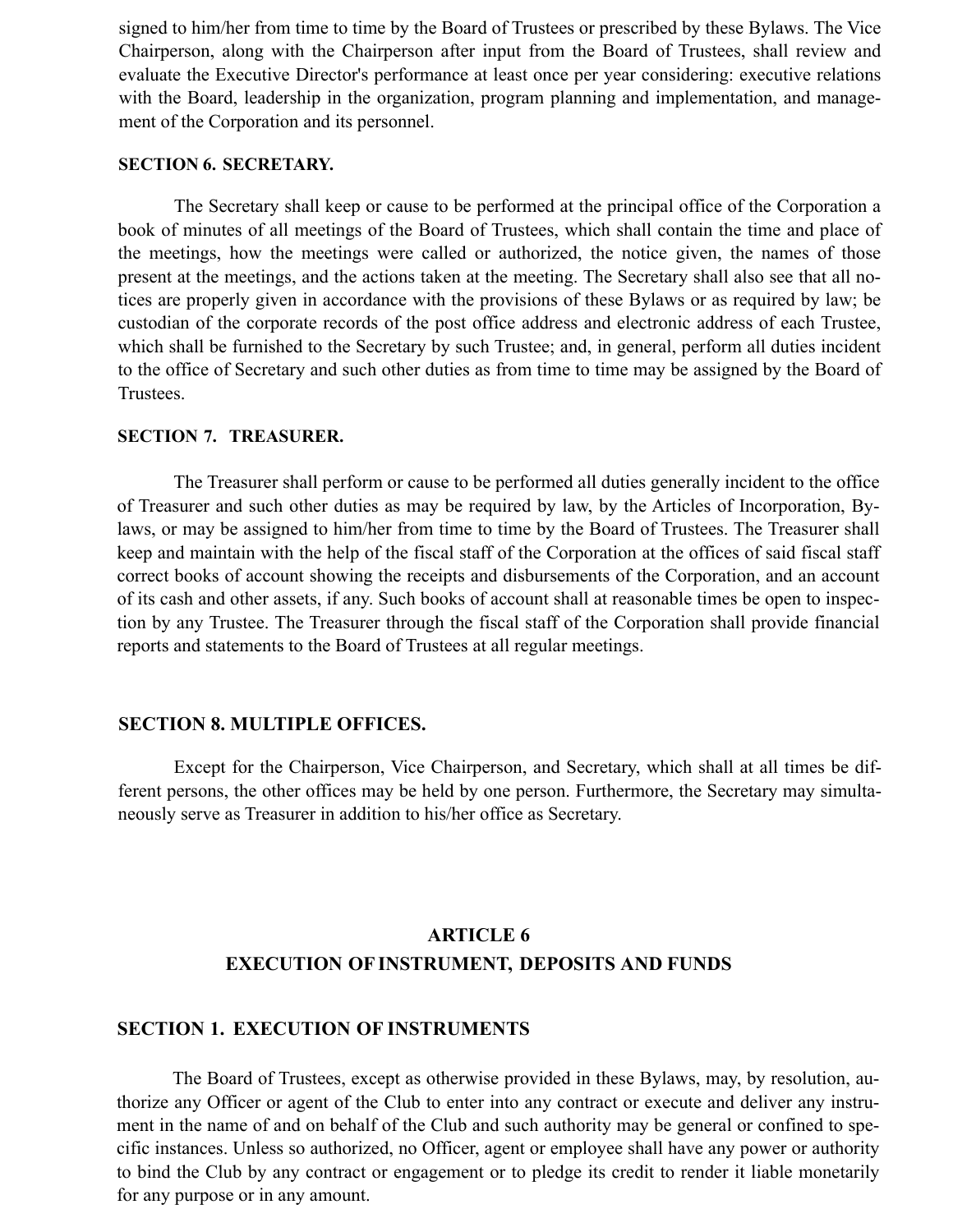# **SECTION 2. CHECKS AND NOTES**

Except as otherwise specifically determined by resolution of the Board of Trustees, or as otherwise required by applicable law, checks, drafts, promissory notes, orders for the payment of money, and other evidence of indebtedness of the Club shall require the approval and signatures outlined below:

- Up to \$10,000 shall be signed by the CFO / Business Manager, General Manager, or Executive Director.
- Over \$10,000 and up to \$25,000 shall require the signatures from two (2) of the following: the CFO *I* Business Manager, General Manager, or Executive Director.
- Over \$25,000 and up to \$100,000 shall require signatures from the General Managerand Executive Director.
- Over \$100,000 shall require the signatures from the Executive Director and either theChairman or Treasurer.

# **SECTION 3. DEPOSITS**

All funds of the Club shall be deposited from time-to-time to the credit of the Club in such banks, trust companies, or other depositories as the Board of Trustees may select.

# **SECTION 4. GIFTS**

The Board of Trustees may accept on behalf of the Club any contribution, gift, bequest, or device with the exception of illegal substances or services, and tobacco or marijuana products, for the nonprofit purposes of this Club.

# **ARTICLE 7 CORPORATE RECORDS, REPORTS AND SEAL**

# **SECTION 1. MAINTENANCE OR CORPORATE RECORDS**

The Club shall keep at its principal office:

(a) Minutes of all meetings of the Board of Trustees, committees of the Board and, if this Club has members, of all meetings of members, indicating the time and place of holding such meetings, whether regular or special, how called, the notice given, and the names of those present and the proceedings thereof;

(b) Adequate and correct books and records of account, including accounts of its properties and business transactions and accounts of its assets, liabilities, receipts, disbursements, gains and losses, and audits;

(c) A copy of the Club's Articles of Incorporation and Bylaws, as amended, kept current, if any, which shall be open to inspection by the members of the Club at all reasonable times during office hours.

# **SECTION 2. CORPORATE SEAL**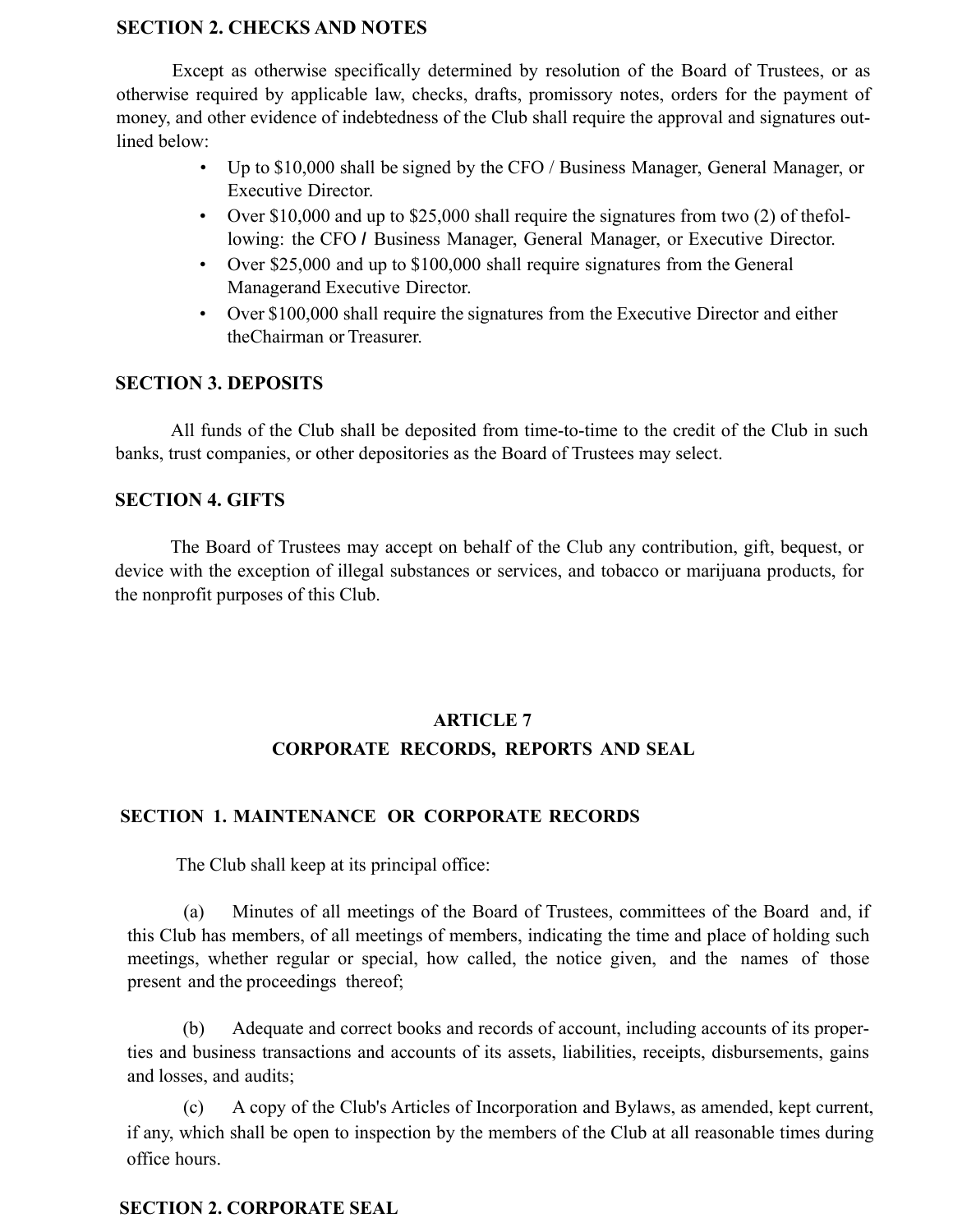The Board of Trustees may adopt, use, and, at will, alter, a corporate seal. Such seal shall be kept at the principal office of the Club. Failure to affix the seal to corporate instruments, however, shall not affect the validity of such instrument.

#### **SECTION 3. TRUSTEES' INSPECTION RIGHTS**

Every Trustee shall have the absolute right at any reasonable time to inspect and copy (at his/ her expense) all books, records and documents within reason, and to inspect the physical properties of the Club and shall have such other rights to inspect the books, records and properties of the Club as may be required under the Articles of Incorporation, other provisions of these Bylaws, and applicable provisions of law.

#### **SECTION 4. PERIODIC REPORT**

The Board shall cause any annual or periodic report required under law to be prepared and delivered to an office of this state or to the members of this Club, to be so prepared and delivered within the time limits set by law.

# **ARTICLE 8 IRS 501(c)(3) TAX EXEMPTION PROVISIONS**

# **SECTION 1. LIMITATIONS ON ACTIVITIES**

No substantial part of the activities of this Club shall be the carrying on of propaganda, or otherwise attempting to influence legislation (except as otherwise provided by Section 501(h) of the Internal Revenue Code), and this Club shall not participate in, or intervene in (including the publishing or distribution of statements), any political campaign on behalf of, or in opposition to,any candidate for public office.

Notwithstanding any other provisions of these Bylaws, this Club shall not carry on any activities not permitted to be carried on: (a) by a Corporation exempt from federal income tax under Section 50l(c)(3) of the Internal Revenue Code, or (b) by a Corporation, contributions to which are deductible under Section 170(c)(2) of the Internal Revenue Code.

#### **SECTION 2. PROHIBITION AGAINST PRIVATE INUREMENT**

No part of the net earnings of this Corporation shall inure to the benefit of, or be distributable to its members, Trustees, Officers, other private persons, except that the Club shall be authorized and empowered to pay reasonable compensation for services rendered and to make payments and distributions in furtherance of the purpose of this Club.

#### **SECTION 3. DISTRIBUTION OF ASSETS**

Upon the dissolution of the Club, its assets remaining after payment, or provisions for pay-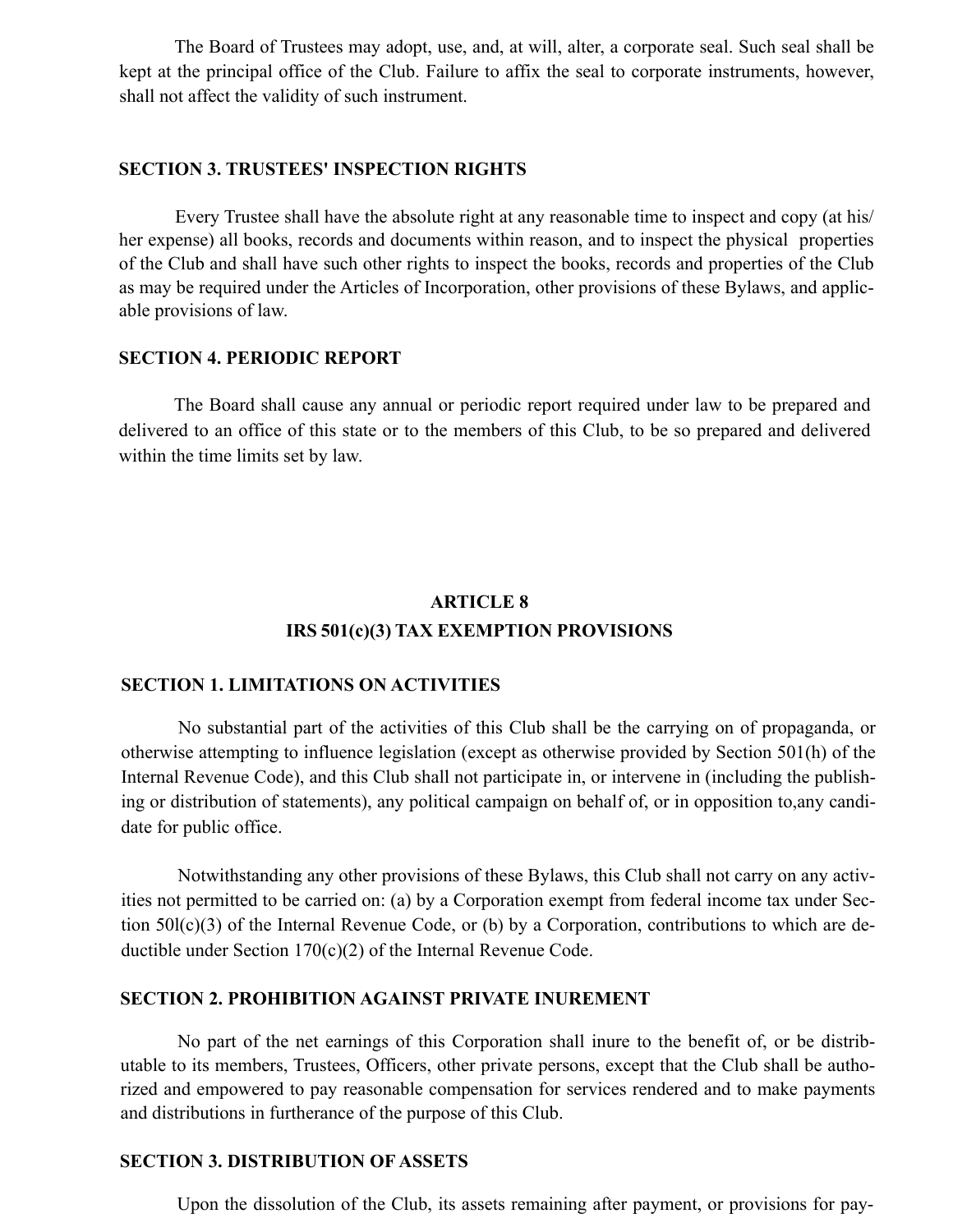ment of all debts and liabilities of the Club, shall be distributed for one or more exempt purposes within the meaning of Section 501(c)(3) of the Internal Revenue Code or shall be distributed to the federal government or to a state or local government, for a public purpose. Such distribution shall be made in accordance with all applicable provisions of the laws of this state.

### **SECTION 4. PRIVATE FOUNDATION REQUIREMENTS AND RESTRICTIONS**

In any taxable year in which this Corporation is a private foundation as described in Section 509(a) of the Internal Revenue Code, the Corporation: 1) shall distribute its income for said period at such time and manner as not to subject it to tax under Section 4942 of the Internal Revenue Code; 2) shall not engage in any act of self-dealing as defined in Section 494l(d) of the Internal Revenue Code; 3) shall not retain any excess business holdings as defined in Section 4943(c) of the Internal Revenue Code; 4) shall not make any investments in such manner as to subject the Corporation to tax under Section 4944 of the Internal Revenue Code; and 5) shall not make any taxable expenditures as defined in Section 4945(d) of the Internal Revenue Code.

# **ARTICLE 9 AMENDMENT TO BYLAWS**

#### **SECTION 1. AMENDMENT**

The Board of Trustees may adopt, amend or repeal the Bylaws of the Club, and except as may otherwise be specified under applicable provision of law, these Bylaws, or any of them, may be altered, amended, or repealed and new Bylaws adopted by approval of the Board of Trustees. While the Executive Committee may recommend changes, amendments, modification, or revision of the Bylaws, any such changes shall require a quorum vote of the Board of Trustees voting on such matter after proper notice has been given and received.

# **ARTICLE 10 CONSTRUCTION AND TERMS**

If there is any conflict between the provisions of these Bylaws and the Articles of Incorporation of the Corporation, the provisions of the Articles of Incorporation shall govern.

Should any of the provisions or portions of these Bylaws be held unenforceable or invalid for any reason, the remaining provisions and portions of these Bylaws shall be unaffected by such holding.

All references in these Bylaws to the Articles of Incorporation shall be to the Articles of Incorporation, Certificate of Incorporation, or other founding document of this Corporation filed with an office of this state and used to establish the legal existence of this Corporation.

All references in these Bylaws to a section or sections of the Internal Revenue Code shall be to such sections of the Internal Revenue Code of 1986 *as* amended from time to time, or to corresponding provisions of any future federal tax code.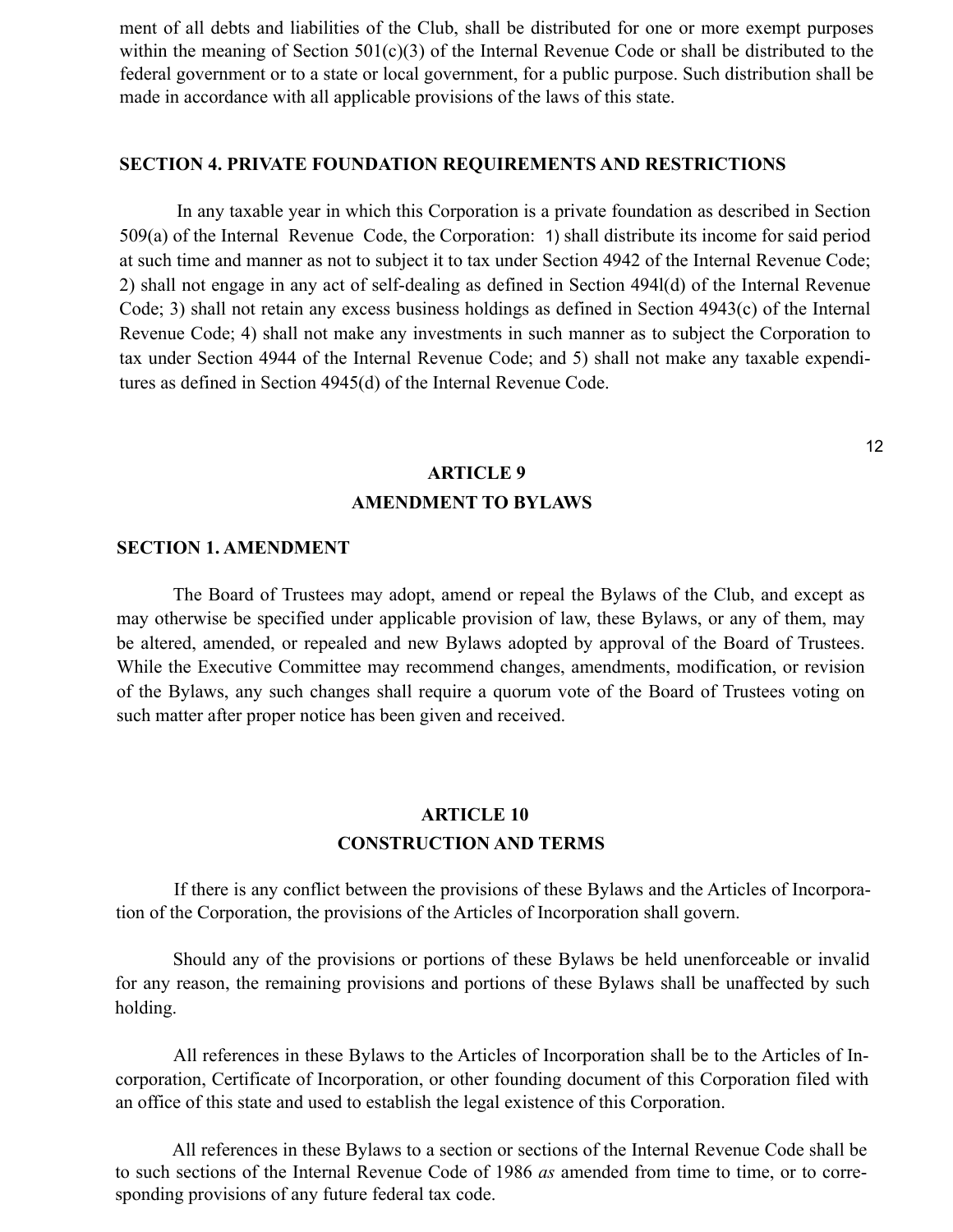A quorum of the existing Board of Trustees of this Club, have voted to adopt the foregoing bylaws, consisting of 13 preceding pages, as the Bylaws of this Club. So here acknowledged by the secretary of the club.

Dated: May 6, 2022

Any of Tohurts

Secretary SSCV Board of Trustees